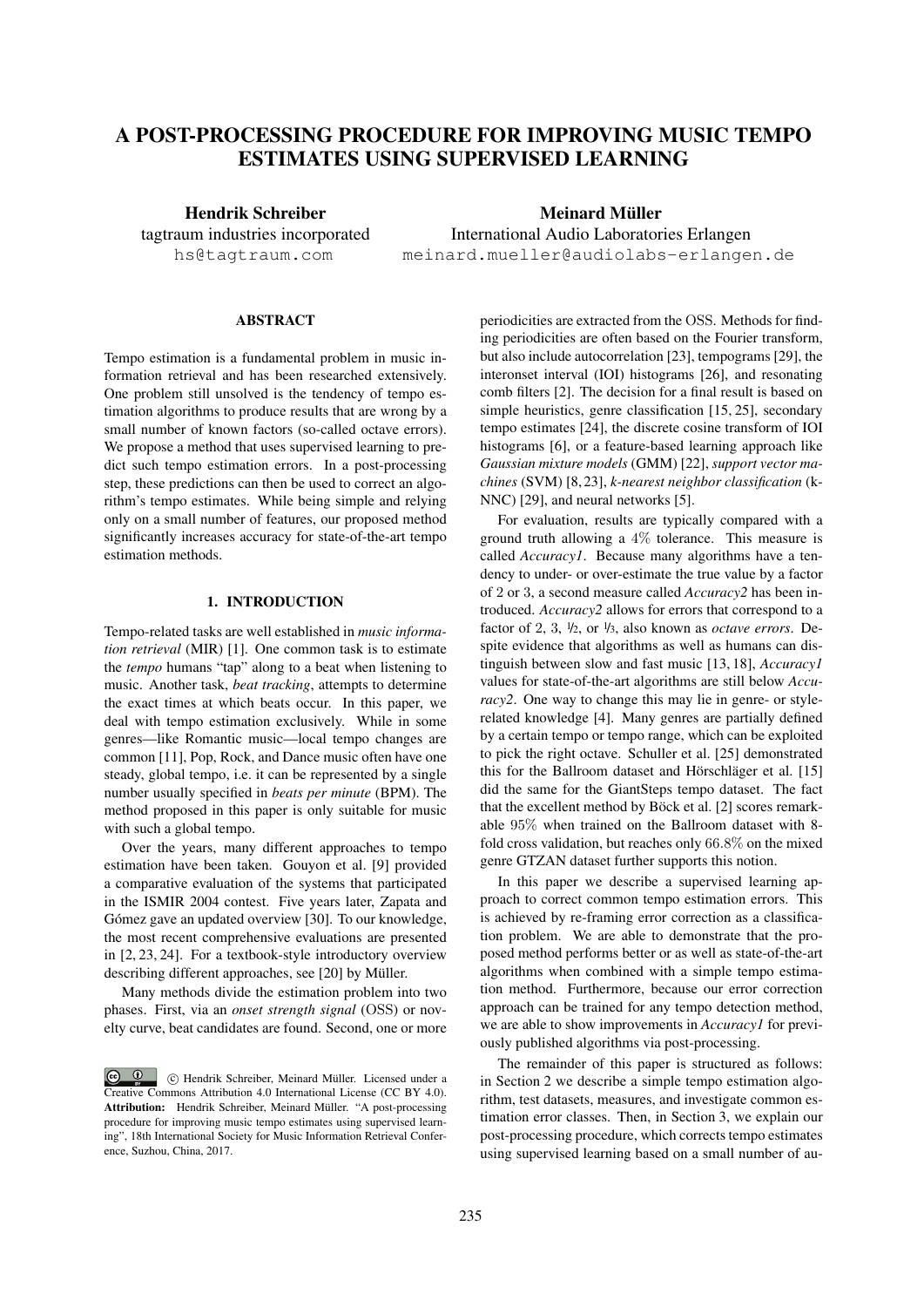dio features. In Section 4 we evaluate the proposed features, and then compare our results with those from other methods. Finally, in Section 5, we present our conclusions.

#### 2. TEMPO ESTIMATION

To lay the groundwork for our error correction method, we first describe a simple tempo estimation algorithm, then introduce several test datasets and discuss common pitfalls. In Section 2.5, we introduce performance metrics and describe observed errors.

#### 2.1 Algorithm

To estimate the dominant pulse we follow the approach taken in [24], which is similar to [23, 28]: We first convert the signal to mono and downsample to 11025 Hz. Then we compute the power spectrum  $Y$  of 93 ms windows with half overlap, by applying a Hamming window and performing an STFT. The power for each bin  $k \in [0:K] := \{0,1,2,\ldots,K\}$  at time  $m \in [0:M] :=$  $\{0, 1, 2, \ldots, M\}$  is given by  $Y(m, k)$ , its positive logarithmic power  $Y_{\text{ln}}(m, k) := \ln(1000 \cdot Y(m, k) + 1)$ , and its frequency by  $F(k)$  given in Hz. We define the onset signal strength  $OSS(m)$  as the sum of the bandwise differences between the logarithmic powers  $Y_{\text{ln}}(m, k)$  and  $Y_{\text{ln}}(m -$ 1, k) for those k where the frequency  $F(k) \in [30, 720]$ and  $Y(m, k)$  is greater than  $\alpha Y(m - 1, k)$  (see [16]):

$$
I(m,k) = \begin{cases} 1 & \text{if } Y(m,k) > \alpha Y(m-1,k) \\ \text{and } F(k) \in [30,720], \\ 0 & \text{otherwise} \end{cases}
$$
 (1)

$$
OSS(m) = \sum_{k} (Y_{\text{ln}}(m, k) - Y_{\text{ln}}(m - 1, k)) \cdot I(m, k)
$$

Both the factor  $\alpha = 1.76$  and the frequency range were found experimentally [24].

The  $OSS(m)$  is transformed using a DFT with length 8192. At the given sample rate, this ensures a resolution of 0.156 BPM. The peaks of the resulting beat spectrum B represent the strength of BPM values in the signal [7], but do not take harmonics into account [10, 21]. Therefore we derive an enhanced beat spectrum  $B<sub>E</sub>$  that boosts frequencies supported by harmonics:

$$
B_{\mathcal{E}}(k) = \sum_{i=0}^{2} |B(\lfloor k/2^{i} + 0.5 \rfloor)| \qquad (2)
$$

Similar to an enhanced beat histogram [28],  $B<sub>E</sub>$  incorporates harmonics by simply adding to each bin the magnitudes of the bins denoted by half and by a quarter of its own frequency—or, if not available—the closest available bin. We choose to use fractions instead of multiples for modeling harmonics and thus essentially model the fourth harmonic, not the first. This allows us to take advantage of the full DFT resolution without oversampling, as each bin for the first harmonic is mapped to four different bins for the fourth harmonic. To estimate the tempo  $T$  of the dominant pulse (or periodicity in the OSS), we determine the



Figure 1. Tempo distributions for the test datasets.

highest value of  $B<sub>E</sub>$ , divide its frequency by 4 to find the first harmonic, and finally convert its associated frequency to BPM:

$$
T = F(\underset{k}{\text{argmax}} B_{\text{E}}(k)) \cdot \frac{60}{4} \tag{3}
$$

To ensure meaningful results for most kinds of Western music, we constrain  $T$  to [40, 250] by halving or doubling its value, if necessary.

#### 2.2 Test Datasets

It has become customary to benchmark tempo estimation methods with results reported for a small set of well known datasets. These are ACM MIRUM [18, 22], Ballroom [9], GTZAN [27], Hainsworth [12], ISMIR04 Songs [9], and SMC [14]. The latter was specifically designed to be diffi-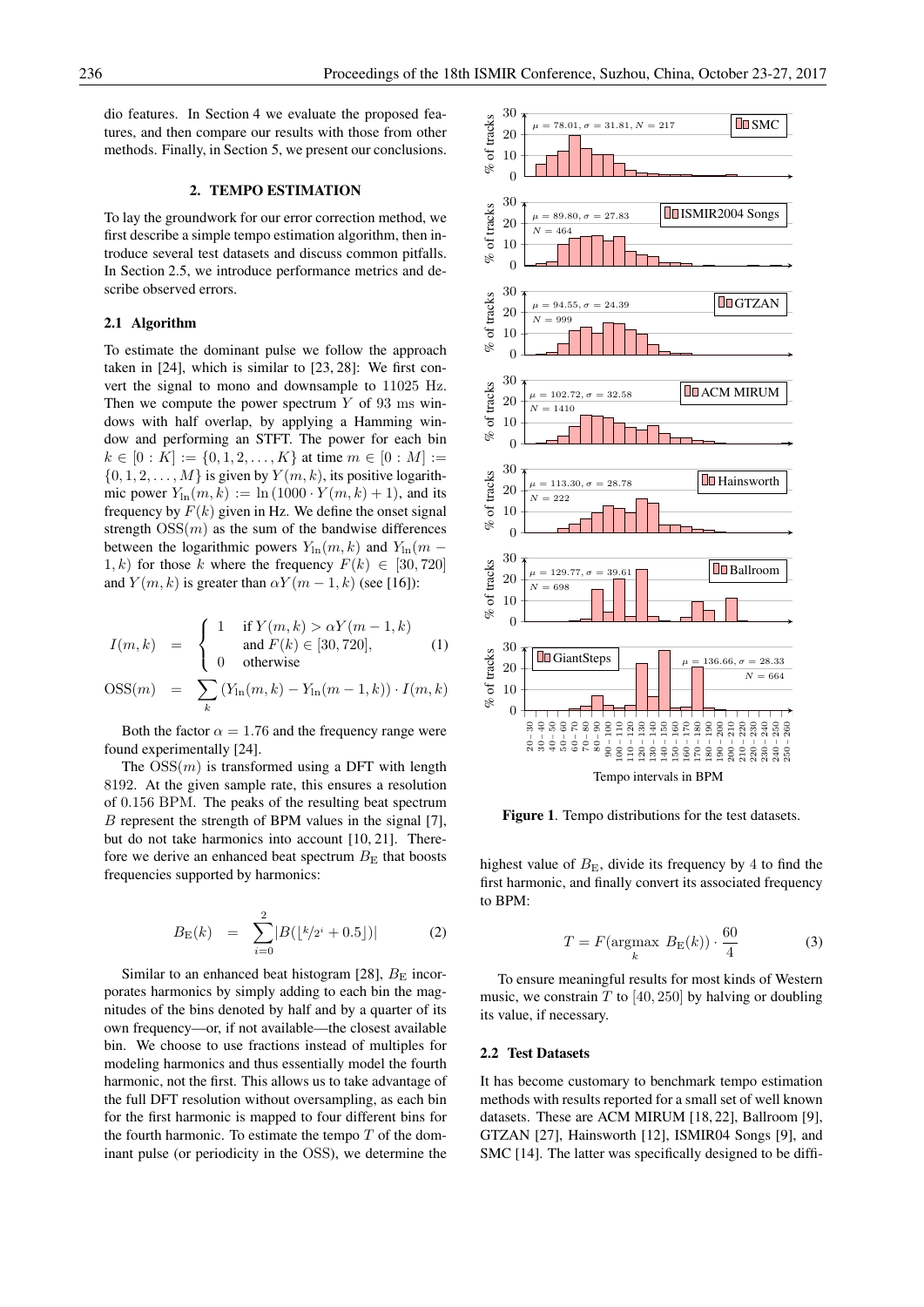| Dataset              | $E_0$ | $E_1$ | $E_2$   | $E_{1/2}$ | $E_3$   | $E_{1/3}$ | $E_4$ | $E_{1/4}$ | $E_{3/2}$ | $E_{2/3}$ | $E_{\rm 5/4}$ | $E_{4/5}$ | $E_{4/3}$ | $E_{3/4}$ |
|----------------------|-------|-------|---------|-----------|---------|-----------|-------|-----------|-----------|-----------|---------------|-----------|-----------|-----------|
| <b>ACM MIRUM</b>     | 0.7   | 73.5  | 16.0    | 7.0       | 0.8     | 0.0       | 0.1   | 0.0       | $^{1.8}$  | 0.1       | 0.0           | 0.0       | 0.0       | 0.1       |
| <b>Ballroom</b>      | 0.4   | 64.3  | $1.0\,$ | 29.7      | 0.0     | 1.1       | 0.0   | 0.7       | 0.1       | 2.3       | 0.0           | 0.0       | 0.0       | 0.3       |
| Hainsworth           | 8.6   | 64.4  | 1.4     | 19.4      | 0.0     | 0.5       | 0.0   | 0.0       | $^{1.8}$  | $^{1.8}$  | 0.9           | 0.5       | 0.5       | 0.5       |
| <b>GTZAN</b>         | 4.0   | 72.2  | 15.7    | 5.1       | 0.4     | 0.1       | 0.0   | 0.0       | $1.0\,$   | 0.4       | 0.1           | 0.4       | 0.5       | 0.1       |
| <b>ISMIR04 Songs</b> | 4.3   | 64.7  | 19.4    | 6.3       |         | 0.2       | 0.0   | 0.0       | 2.4       | 0.4       | 0.4           | 0.2       | 0.2       | 0.4       |
| <b>SMC</b>           | 29.0  | 37.8  | 6.0     | $10.6\,$  | 0.0     | 2.3       | 0.0   | 0.0       | 5.1       | 2.3       | 0.5           | 2.3       | 0.9       | 3.2       |
| Combined             | 3.9   | 68.1  | 12.3    | $\cdot$   | $0.5\,$ | 0.4       | 0.0   | 0.1       | $1.5\,$   | 0.8       | 0.1           | $\rm 0.3$ | 0.2       | 0.4       |
| GiantSteps           |       | 63.1  |         | 21<br>.5  | 0.0     | 0.0       | 0.0   | 0.0       | $0.6\,$   | 0.3       | 0.8           | 0.9       | 0.5       | 1.2       |

Table 1. Error class distribution for tempo estimates T (given in BPM) for different datasets in percent.

| Dataset              | Sweet Oct. | Cov. | 90%        | 95%        |
|----------------------|------------|------|------------|------------|
| <b>ACM MIRUM</b>     | $69 - 138$ | 72.8 | $50 - 152$ | $50 - 170$ |
| Ballroom             | $71 - 142$ | 71.1 | $84 - 204$ | $82 - 204$ |
| Hainsworth           | $79 - 158$ | 82.4 | $58 - 150$ | $57 - 167$ |
| <b>GTZAN</b>         | $66 - 132$ | 80.9 | $55 - 130$ | $52 - 138$ |
| <b>ISMIR04 Songs</b> | $59 - 118$ | 74.1 | $48 - 131$ | $36 - 136$ |
| <b>SMC</b>           | $51 - 102$ | 68.7 | $32 - 115$ | $32 - 143$ |
| Combined             | $69 - 138$ | 72.9 | $40 - 150$ | $50 - 180$ |
| <b>GiantSteps</b>    | $91 - 182$ | 88.1 | $85 - 175$ | $80 - 180$ |

Table 2. Sweet octaves and their respective coverage in percent for the test datasets (left). Shortest BPM intervals required to achieve a test set coverage of 90% or 95% (right).

cult for beat trackers. Where applicable, we used the corrected annotations from [23]. We refer to the union of these six datasets as the *Combined* dataset. Additionally, we test against the recently published GiantSteps dataset for electronic dance music (EDM) [17]. It is not included in *Combined* to allow direct comparisons with older literature.

Not surprisingly, all mentioned datasets differ in their composition (Figure 1). The mean tempo ranges from 78 BPM (SMC) to 137 BPM (GiantSteps) and the standard deviation spans from 24 (GTZAN) to 40 (Ballroom). Furthermore, the tempo distributions of Ballroom and GiantSteps contain some distinct spikes, while the other datasets more closely resemble normal distributions. None of the datasets have uniformly distributed tempi.

### 2.3 Octave Bias

If a dataset's tempo distribution is not uniform and most values fall into a relatively small interval, constraining results to this interval may lead to fewer octave errors. We call deliberately choosing such an interval *octave bias*.

To illustrate this, assume an algorithm for the GiantSteps dataset with 50% *Accuracy1*, but 100% *Accuracy2*. Further assume that all errors are by a factor of 2 or  $1/2$ . 88.1% of all tempi in GiantSteps happen to be in [91, 182]. If we constrained results to this interval by halving and doubling, *Accuracy1* would increase from 50% to 88.1%.

Each described dataset has such a *sweet octave*, i.e. a tempo interval  $[i, 2j]$  that contains more of the dataset's songs than any other octave (Table 2). In the absence of a uniform test set, it is therefore important to test the same algorithm against datasets with different sweet octaves, thus revealing the effects of octave bias. On the positive side, a specialized or genre-aware algorithm may benefit from exploiting knowledge about the test dataset (e.g. EDMspecific tempi [15]). Additionally to sweet octaves, Table 2 lists the shortest BPM intervals required to achieve a certain test set coverage. For example, to cover 90% of the tempi in the ACM MIRUM test set, one only needs to look at the interval [50, 152] and not at the considerably larger interval [37, 257] required for full coverage.

## 2.4 Genre Bias

While octave bias describes how algorithms can exploit constraining results to certain tempo intervals, *genre bias* describes a technique for algorithms to constrain their output to a relatively small set of distinct tempi that are characteristic for the genres in the dataset.

A good example for this is the Ballroom dataset. Even though the dataset contains 698 songs, only 63 different tempi occur. Assuming an unbiased algorithm with integer precision is constrained to the [40, 250] BPM interval, it solves a task equivalent to choosing one out of 210 classes. An algorithm trained on the Ballroom dataset using  $k$ -fold cross validation "knows" that there are only 63 classes and therefore has a considerably easier task to solve.

#### 2.5 Measures

As mentioned above, tempo estimation algorithms are usually evaluated with two metrics: *Accuracy1*, defined as the percentage of correct estimates with 4% tolerance, and *Accuracy2*, the percentage of correct estimates ignoring errors caused by the factors 2, 3,  $\frac{1}{2}$ , and  $\frac{1}{3}$ .

Because we aim to correct estimation errors, we need to test our tempo estimation method against the test datasets and record not just accuracies, but also the kinds of errors. To do so, we define the error classes  $E_2$ ,  $E_3$ ,  $E_4$ ,  $E_{3/2}$ ,  $E_{5/4}$ ,  $E_{4/3}$  and their reciprocals with the index indicating the error factor. Just like *Accuracy1* and *Accuracy2* we allow a 4% tolerance. Since not all estimates are wrong and some errors are not covered by the mentioned classes, we define  $E_1$  for correct estimates (equivalent to  $AccuracyI)$  and  $E_0$  for errors not described otherwise. This leads to a total of 14 classes forming the label set  $\mathbb{E} := \{E_0, E_1, \ldots\}$ . Table 1 shows the distribution of estimated tempi over E for the test datasets using the tempo estimation method from Section 2.1. For *Combined*, 12.3% of all tempi are in  $E_2$ , while 11.2% are in  $E_{1/2}$ . Only 3.9% of all estimated values cannot be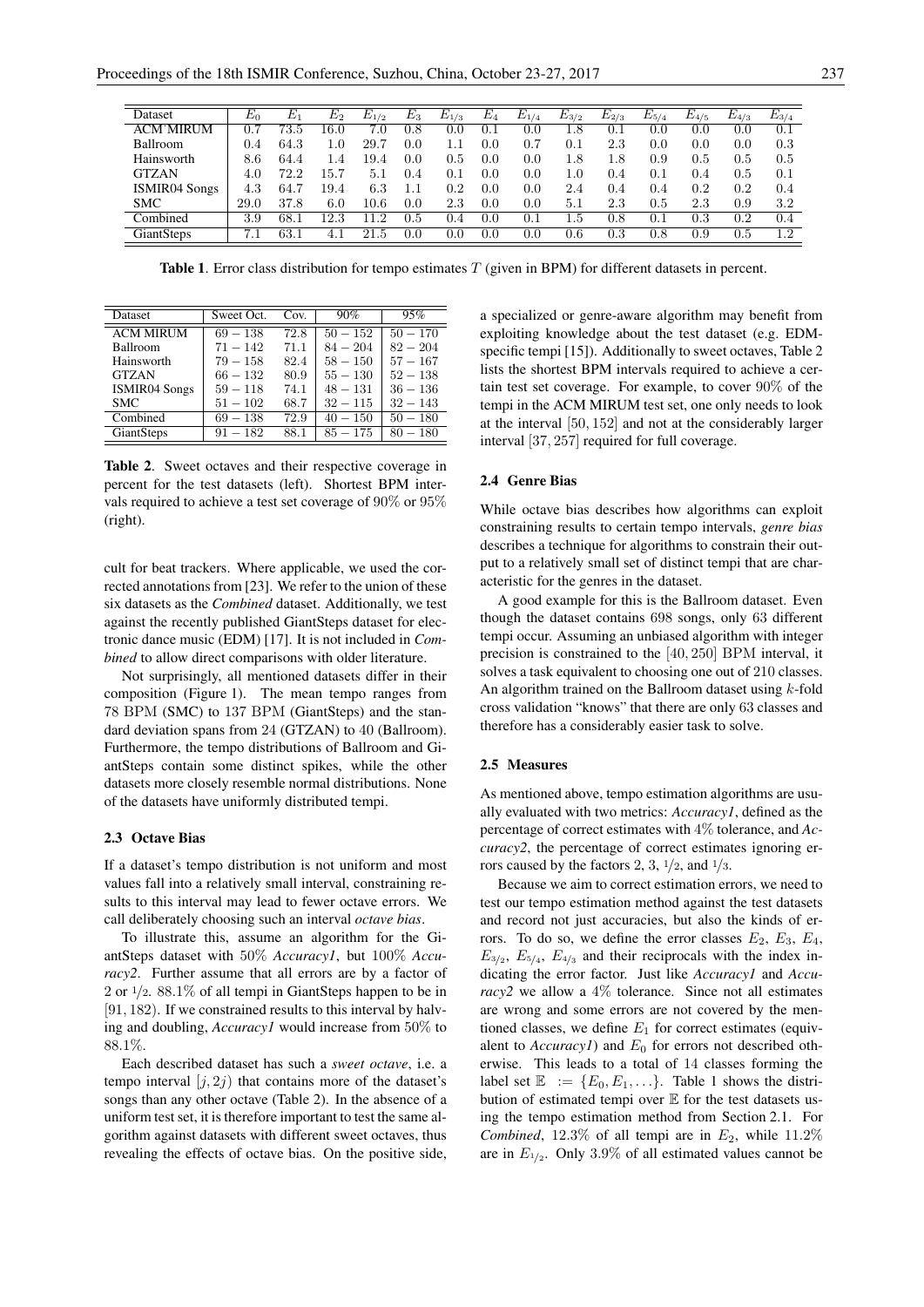explained by one of the defined factors and thus are collected under the label  $E_0$ . This implies an upper bound of 96.1% *Accuracy1* for any error correction scheme based on E w.r.t. the *Combined* datasets.

## 3. TEMPO ERROR CORRECTION

As we have seen, most wrong tempo estimates are off by a limited number of factors. Therefore the correction of  $T$  can be re-framed as a classification problem, which is solvable using supervised machine learning. Knowing the error class for an estimate then allows us to calculate the true tempo. In the following subsections we describe the features used for classification, the training dataset, and the tempo correction procedure.

## 3.1 Features

In order to keep the algorithm simple, we use as features only  $T$  and a very small set of audio features. While not attempting to specifically model genres, the features we use aim at characterizing rhythm, tonality and beat intensity. Combined, we expect them to capture essential information about a musical piece.

## *3.1.1 Log Beat Spectrum*

The tempi corresponding to the most common estimation classes  $E_{1/2}$ ,  $E_1$ , and  $E_2$  fall onto a logarithmic scale. To mirror this, we use a *logarithmic beat spectrum* (LBS) to describe the different periodicities in the signal. LBS is computed by resampling/interpolating  $B$  into 10 logarithmically spaced bands representing tempi ranging from 40 to 500 BPM. Subsequently it is normalized so that its highest value is 1.

While LBS provides a more complete picture of the periodicities than just the dominant tempo  $T$ , it does not add any information about the frequency bands these periodicities stem from. As a second modification to  $B$ , we create different versions of LBS based on the five slightly overlapping bands [30, 110], [100, 220], [200, 440], [400, 880] and [800, 1600] Hz. Combined, these spectra form the *multiband logarithmic beat spectrum* (LBS<sub>M</sub>). For a given song, LBS<sub>M</sub> consists of  $5 \times 10 = 50$  features.

#### *3.1.2 Spectral Flatness*

To represent tonality we use *spectral flatness* (SF), also known as Wiener entropy. It is defined as the ratio between the geometric and the arithmetic mean of the power spectrum:

$$
SF(m) = \frac{\left(\prod_{k=0}^{K-1} Y(m,k)\right)^{\frac{1}{K}}}{\frac{1}{K}\sum_{k=0}^{K-1} Y(m,k)}\tag{4}
$$

To determine  $SF(m)$ , we re-use the power spectra  $Y(m, k)$  already computed in Section 2.1. For increased robustness against low sample rates, we limit k to  $F(k) \in$ [30, 3000]. As the two features for a given song we use both the mean and the variance of all its  $SF(m)$ .



Figure 2. Distribution of genres and tempi for *Train*.

## *3.1.3 Temporal Flatness*

To represent onset intensity we use a feature called *temporal flatness* (TF). Instead of calculating the Wiener entropy along the frequency axis of  $Y(m, k)$ , as we did for SF, we calculate it over a window of length  $\ell$  along the time axis:

$$
\text{TF}(m,\ell,k) = \frac{\left(\prod_{i=0}^{\ell-1} Y(m+i,k)\right)^{\frac{1}{\ell}}}{\frac{1}{\ell} \sum_{i=0}^{\ell-1} Y(m+i,k)} \tag{5}
$$

To compute  $TF$  values, we again re-use  $Y$  and limit k to  $F(k) \in [30, 3000]$ . Y is split into non-overlapping windows with length  $\ell = 100$ . For each bin k in a given window we compute TF. We then calculate the average  $TF_{W}(m, \ell)$  over all k. As the two features for a song we use the mean and the variance of all its  $TF_W(m, \ell)$  values.

#### 3.2 Training Dataset

To avoid learning the test datasets, we use a dataset for training the classifier that has been created separately. *Train* is the union of an annotated, private music collection and the Extended Ballroom dataset [19] minus the 354 songs also occurring in the regular Ballroom set. Genre labels are available for 71% of the recordings. The genre as well as the tempo distribution are shown in Figure 2.

#### 3.3 Correcting the Tempo Estimate

Differences between the training dataset's true tempo values and the estimated tempo values let us derive error class labels. With those and the proposed features, we can train a classifier. Using the classifier, we are then able to predict an estimated error class  $E \in \mathbb{E}$  for any song for which we also have features and a tempo estimate. Note that this estimate does not have to stem from our own algorithm introduced in Section 2.1. One main idea of this paper, indeed,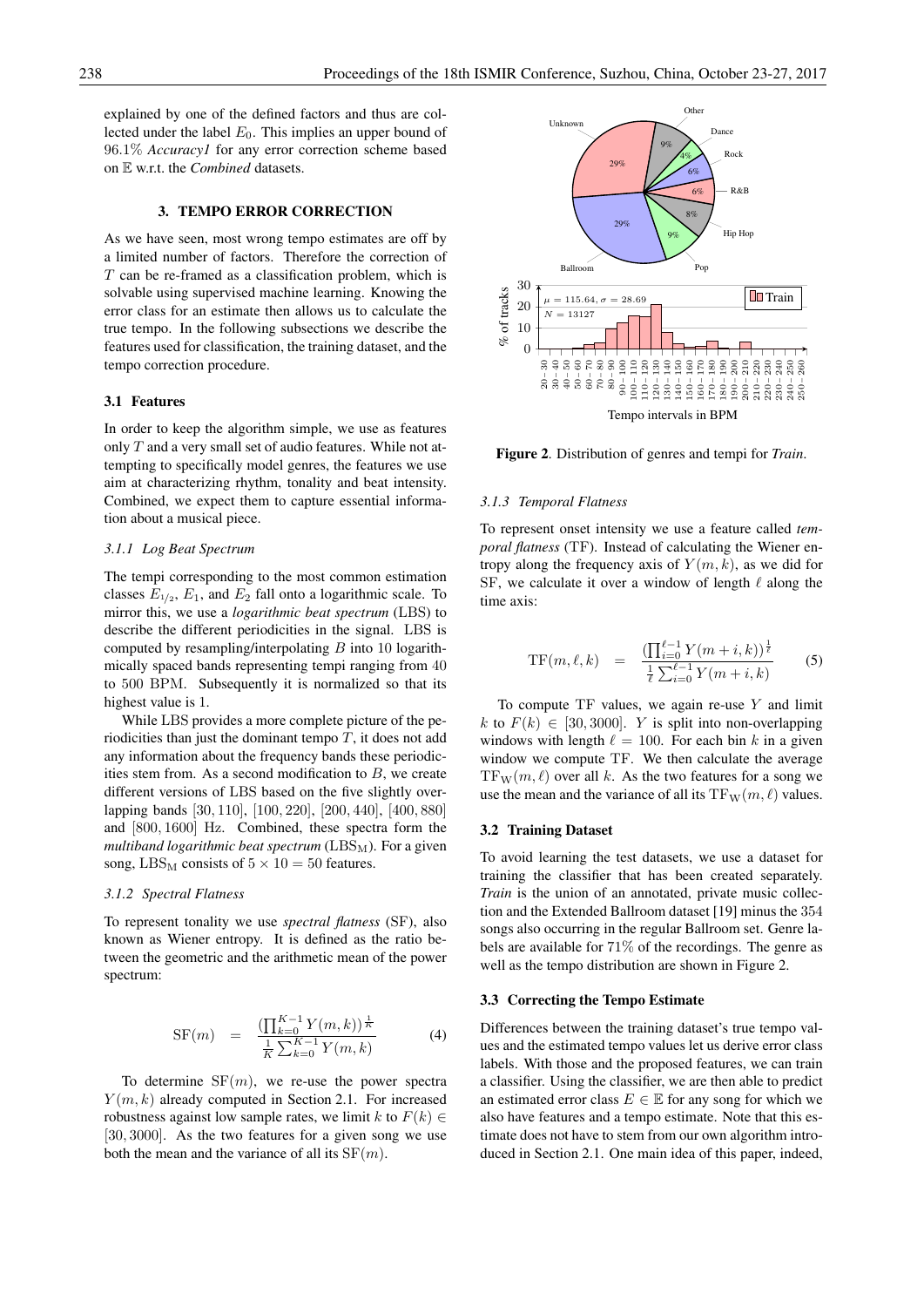| Features          | Accuracyl | Accuracy2 |
|-------------------|-----------|-----------|
| base              | 69.00-    | 94.31     |
| LBS               | 75.84-    | 94.16     |
| $LBS + SF$        | 76.68     | 94.09     |
| $LBS + TF$        | 77.41     | 94.11     |
| $LBS + SF + TF$   | 77.31     | 94.04     |
| LBSM              | 76.66     | 93.87     |
| $LBS_M + SF$      | 75.91-    | 94.21     |
| $LBS_M + TF$      | 77.31     | 93.97     |
| $LBS_M + SF + TF$ | 76.21     | 94.14     |

Table 3. *Accuracy1* and *Accuracy2* for different feature combinations trained on *Train* and tested against *Combined*. The '−' signs indicate a statistically significant difference between the marked results and LBS + TF.

is that the classification model is algorithm-specific. In other words, the classifier must be trained for each tempo estimation algorithm. Once trained, it can be used to correct octave errors inherent to the given tempo estimation algorithm.

For the prediction process itself, we use a Random Forest [3] with 300 trees and a maximum depth of 25.

Given the estimated tempo  $T$  and the predicted error  $E$ the calculation of the corrected tempo  $T_{\text{corrected}}$  is straight forward:

$$
J(T, E) = \begin{cases} 1 & \text{if } E = E_0 \\ i & \text{for } E_i \end{cases}
$$
 (6)  

$$
T_{\text{corrected}} = T \cdot J(T, E)
$$

#### 4. EVALUATION

In a first evaluation step, we compute *Accuracy1* for different feature combinations. We then compare the best combination with publicly available algorithms as well as other simple correction schemes.

#### 4.1 Feature Evaluation

We trained the classifier using the dataset *Train* with different combinations of the proposed audio features and measured the performance against the dataset *Combined*. All tested feature combinations clearly outperformed the baseline algorithm base  $(T$  without correction) by at least 6pp (percentage points) for *Accuracy1* (Table 3). As was to be expected, *Accuracy2* didn't change significantly. The best performing feature combination was  $LBS + TF$  with an *Accuracy1* of 77.41%. When testing for significance with McNemar's test and a significance level of  $p < 0.01$  [30], we found that LBS + TF performed significantly better w.r.t.  $AccuracyI$  than LBS,  $LBS_M + SF$ , and base. In the following we refer to the error classifier trained with  $LBS + TF$  as new. If no tempo estimation algorithm is explicitly mentioned, the method from Section 2.1 is otherwise implied.

#### 4.2 Comparative Evaluation

We compared our method base+new to its baseline base and the three publicly available algorithms böck, stem,



Figure 3. *Accuracy1* for *Combined* for different algorithms with and without new error correction. All algorithms reach significantly higher scores when combined with new.



Figure 4. *Accuracy1* for *Combined* using no error correction, constraint-based correction, and new correction for various tempo estimation algorithms.

and schr using the test datasets described in Section 2.2.

böck<sup>1</sup> is the algorithm published by Böck et al. in [2], but trained with different datasets—among them our test data, i.e. the algorithm is "familiar" with the test sets. According to the authors, this configuration participated in MIREX 2016. stem is an algorithm aiming for low computational complexity published by Percival et al. [23]. We used the implementation contained in Marsyas 0.5.0.<sup>2</sup> Lastly,  $schr^3$  was published by Schreiber et al. in [24]. Since our error estimation and correction method can be used as a post-processor for any tempo estimator, we also trained the classifier for each of these three tempo estimation algorithms to investigate potential improvements.

Figure 3 shows the *Accuracy1* results for the four algorithms when tested against *Combined*, both with and without new post-processing. All of them score significantly higher values when combined with new than in their plain form (McNemar,  $p < 0.01$ ). The algorithms base (77.4%, increase of  $+8.4$ pp) and stem (74.7%,  $+5.3$ pp) clearly benefit the most, but also böck (74.5%,  $+2.1$ pp) and schr (76.6%,  $+3.9$ pp) gain several percent-

<sup>1</sup> https://github.com/CPJKU/madmom/

<sup>2</sup> http://marsyas.info/

<sup>3</sup> http://www.tagtraum.com/download/schreiber\_ icassp2014.zip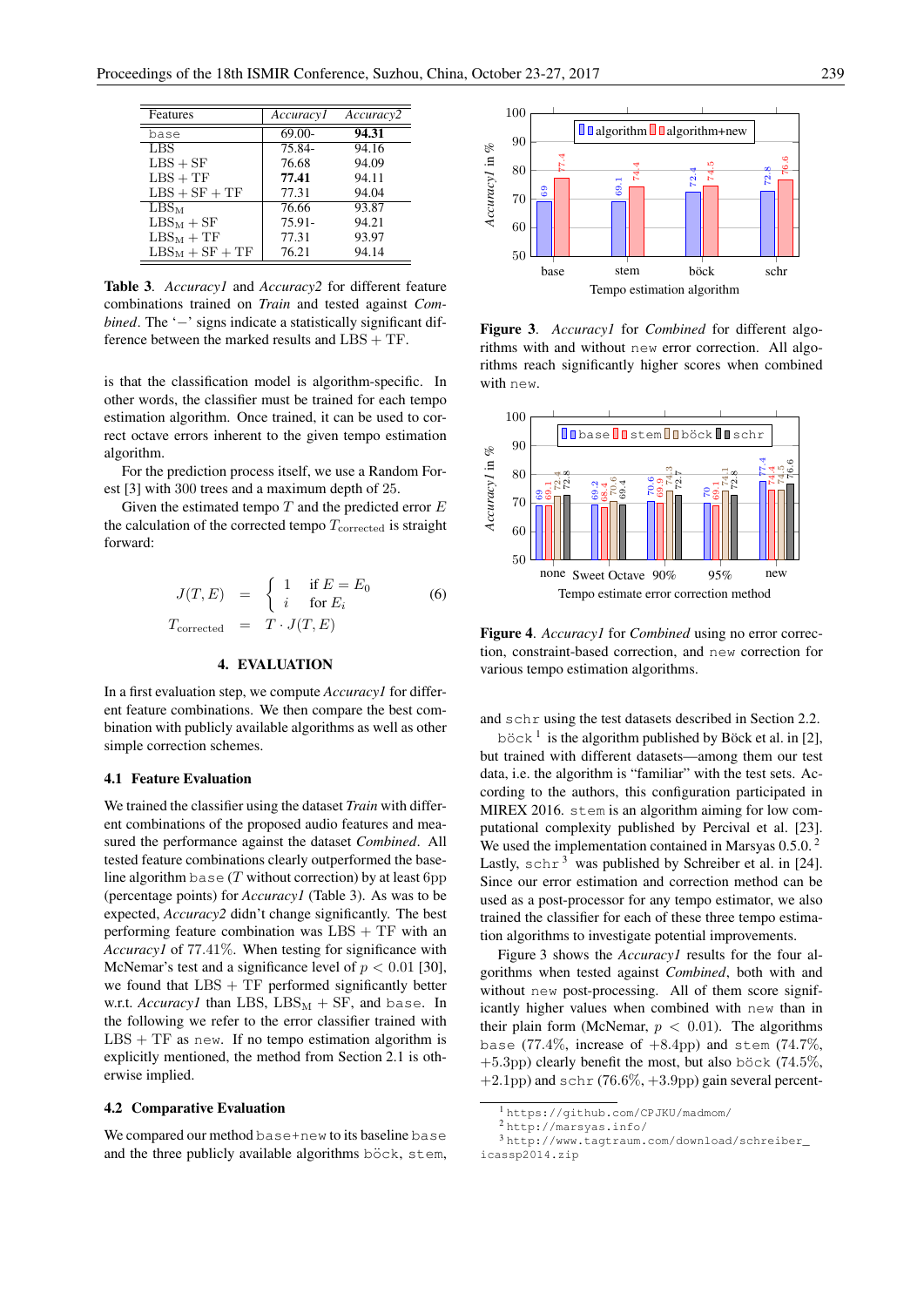| Dataset              | base | base+new | stem | stem+new | böck | böck+new | schr | schr+new |
|----------------------|------|----------|------|----------|------|----------|------|----------|
| <b>ACM MIRUM</b>     | 73.6 | $81.8+$  | 74.3 | $79.9+$  | 74.5 | $76.1+$  | 76.3 | $81.3+$  |
| <b>ISMIR04 Songs</b> | 65.5 | 69.2     | 60.1 | 62.3     | 55.4 | $58.4+$  | 74.1 | $70.7 -$ |
| <b>Ballroom</b>      | 64.3 | $85.1+$  | 64.0 | $81.8+$  | 84.8 | $90.4+$  | 67.0 | $85.0+$  |
| Hainsworth           | 64.9 | $73.4+$  | 69.8 | $74.8+$  | 84.2 | 85.6     | 73.0 | 75.7     |
| <b>GTZAN</b>         | 73.5 | $78.8+$  | 77.9 | 76.9     | 70.7 | 71.1     | 78.0 | 76.2     |
| <b>SMC</b>           | 45.2 | 39.6     | 29.5 | 29.5     | 51.1 | 51.6     | 41.5 | $35.5 -$ |
| Dataset Average      | 64.5 | 71.3     | 62.6 | 67.5     | 70.1 | 72.2     | 68.3 | 70.7     |
| Combined             | 69.0 | $77.4+$  | 69.1 | $74.4+$  | 72.4 | $74.5+$  | 72.8 | $76.6+$  |
| GiantSteps           | 64.5 | 64.0     | 47.0 | $65.0+$  | 61.5 | $70.9+$  | 58.0 | 60.1     |
| GiantSteps+Combined  | 68.4 | $75.5+$  | 66.0 | $73.1+$  | 70.8 | $74.0+$  | 70.7 | $74.3+$  |

Table 4. Tempo results for *Accuracy1* in percent. The '+' and '−' signs indicate a statistically significant difference between an algorithm and the same algorithm enhanced with new. Bold numbers mark the best-performing algorithm(s) for a dataset. *Dataset Average* is the mean of the algorithms' results for each dataset except GiantSteps.

age points.

As discussed in Section 2.3, a simple error correction scheme can be based on octave bias exploiting statistical properties of the test dataset. We therefore compared our method with such a constraint-based scheme, where tempi below a lower interval bound are doubled and above an upper bound are halved. For intervals we used the sweet octave and those listed in Table 2 with 90% and 95% coverage. Results are shown in Figure 4. Except for böck, none of the algorithms benefitted much from the simple correction—perhaps a certain bias is already builtin. When comparing böck+new and böck+90% we were not able to observe a significant difference. It appears, as if böck's octave errors are harder to predict and correct than those of the other algorithms, perhaps because they are less systematic in nature.

Table 4 provides a detailed overview of *Accuracy1* results for each of the test algorithms for all test datasets. As mentioned, base+new reaches the highest score for the *Combined* dataset (77.4%). To the best of our knowledge, this is the highest *Accuracy1* score reported for *Combined* to date. For four of the six *Combined* datasets, base+new reaches significantly higher values than base (indicated by  $+$  signs in Table 4). The largest improvement was achieved for the Ballroom test set. The score for base+new is more than 20pp higher than base's. The fact that 29% of *Train* consists of ballroom tracks certainly plays a role here. While the base+new score for ISMIR04 Songs is 3.7pp higher than base's, the improvement is not significant. Similarly, the change for the SMC dataset  $(-5.6$ pp) is not significant, but noteworthy. We believe that both octave and genre bias may play a role here. Tracks in SMC are very different in style from those in *Train*. And compared to SMC, *Train* contains relatively few examples for slow tracks with 60 BPM or less. Informal tests confirm that choosing a different training dataset leads to better results.

Dataset-specific scores for böck+new are all higher than those for  $b\ddot{\circ}ck$ —more than half of them significantly. The largest increase can be observed for the GiantSteps dataset. Plain böck scores  $61.5\%$ —combined with new it reaches  $70.9\%$  (+9.4pp). To the best of our knowledge, this is the highest reported value for an unbiased, non-commercial algorithm to date. <sup>4</sup>

*Dataset Average* is the mean of the results for each of the six datasets in *Combined*. Because it is an unweighted average, it is not dominated by the larger datasets. But just like for *Combined*, we can observe higher scores for all algorithms when combined with new. With  $72.2\%$  (+2.1pp) böck+new reaches the highest score, closely followed by base+new with  $71.3\%$  (+6.8pp). stem  $(67.5\%$ ,  $+4.9$ pp) and schr (70.7%,  $+2.4$ pp) benefitted as well.

Though not the topic of this paper, we also measured *Accuracy2*. As expected, the results did not surprise and stayed stable.

#### 5. CONCLUSIONS

We have shown that the proposed error correction method based on supervised learning of tempo estimation errors is capable of significantly improving *Accuracy1* results for existing tempo estimation algorithms. It does so in an algorithm-specific post-processing step. Combined with a simple tempo estimation algorithm, it outperforms other state-of-the-art algorithms for most of the tested datasets. We believe the error correction method can be enhanced even further by carefully selecting and incorporating other genre-related features.

We also discussed different kinds of biases that can have a large influence on the accuracy of tempo estimation algorithms. Ideally, evaluations of general purpose tempo estimators should be based on datasets with a mostly uniform tempo and genre distribution. Because better training data potentially leads to better results, training datasets should be an integral part of the comparison to make fair benchmarking possible. Defined train/test splits for existing datasets could be a first step in this direction.

#### Additional Material:

Binaries and other material are available at http:// www.tagtraum.com/tempo\_estimation.html. Acknowledgments:

The International Audio Laboratories Erlangen are a joint institution of the Friedrich-Alexander-Universität Erlangen-Nürnberg (FAU) and Fraunhofer Institut für Integrierte Schaltungen IIS.

<sup>4</sup> http://www.cp.jku.at/datasets/giantsteps/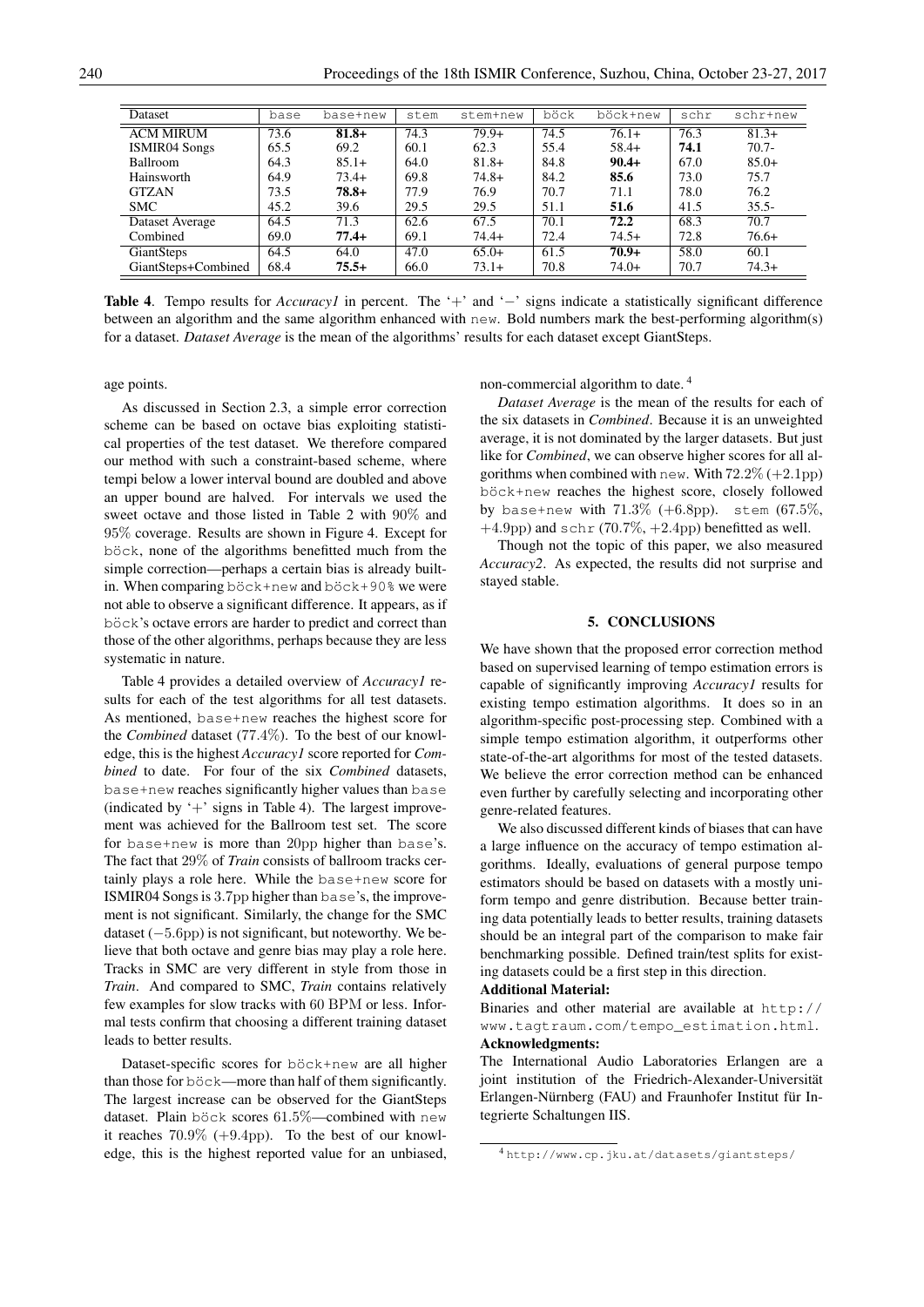#### 6. REFERENCES

- [1] Juan Pablo Bello, Laurent Daudet, Samer Abdallah, Chris Duxbury, Mike Davies, and Mark B. Sandler. A tutorial on onset detection in music signals. *IEEE Transactions on Speech and Audio Processing*, 13(5):1035–1047, 2005.
- [2] Sebastian Böck, Florian Krebs, and Gerhard Widmer. Accurate tempo estimation based on recurrent neural networks and resonating comb filters. In *Proceedings of the 16th International Society for Music Information Retrieval Conference (ISMIR)*, pages 625–631, Málaga, Spain, 2015.
- [3] Leo Breiman. Random forests. *Machine learning*, 45(1):5–32, 2001.
- [4] Nick Collins. Towards a style-specific basis for computational beat tracking. In *Proceedings of the 9th International Conference on Music Perception and Cognition (ICMPC9) and 6th Triennial Conference of the European Society for the Cognitive Sciences of Music (ESCOM)*, Bologna, Italy, 2006.
- [5] Anders Elowsson. Beat tracking with a cepstroid invariant neural network. In *Proceedings of the 17th International Society for Music Information Retrieval Conference (ISMIR)*, pages 351–357, New York, NY, USA, 2016.
- [6] Anders Elowsson and Anders Friberg. Modeling the perception of tempo. *The Journal of the Acoustical Society of America*, 137(6):3163–3177, 2015.
- [7] Jonathan Foote and Shingo Uchihashi. The beat spectrum: A new approach to rhythm analysis. In *Proceedings of the International Conference on Multimedia and Expo (ICME)*, Los Alamitos, CA, USA, 2001.
- [8] Aggelos Gkiokas, Vassilios Katsouros, and George Carayannis. Reducing tempo octave errors by periodicity vector coding and svm learning. In *Proceedings of the 13th International Society for Music Information Retrieval Conference (ISMIR)*, pages 301–306. FEUP Edições, 2012.
- [9] Fabien Gouyon, Anssi P. Klapuri, Simon Dixon, Miguel Alonso, George Tzanetakis, Christian Uhle, and Pedro Cano. An experimental comparison of audio tempo induction algorithms. *IEEE Transactions on Audio, Speech, and Language Processing*, 14(5):1832– 1844, 2006.
- [10] Peter Grosche, Meinard Müller, and Frank Kurth. Cyclic tempogram – a mid-level tempo representation for music signals. In *Proceedings of IEEE International Conference on Acoustics, Speech, and Signal Processing (ICASSP)*, pages 5522 – 5525, Dallas, Texas, USA, 2010.
- [11] Peter Grosche, Meinard Müller, and Craig Stuart Sapp. What makes beat tracking difficult? A case study on

Chopin Mazurkas. In *Proceedings of the 11th International Conference on Music Information Retrieval (IS-MIR)*, pages 649–654, Utrecht, The Netherlands, 2010.

- [12] Stephen Webley Hainsworth. *Techniques for the Automated Analysis of Musical Audio*. PhD thesis, University of Cambridge, UK, September 2004.
- [13] Jason Hockman and Ichiro Fujinaga. Fast vs slow: Learning tempo octaves from user data. In *Proceedings of the 11th International Conference on Music Information Retrieval (ISMIR)*, pages 231–236, Utrecht, The Netherlands, 2010.
- [14] Andre Holzapfel, Matthew EP Davies, José R Zapata, João Lobato Oliveira, and Fabien Gouyon. Selective sampling for beat tracking evaluation. *IEEE Transactions on Audio, Speech, and Language Processing*, 20(9):2539–2548, 2012.
- [15] Florian Hörschläger, Richard Vogl, Sebastian Böck, and Peter Knees. Addressing tempo estimation octave errors in electronic music by incorporating style information extracted from wikipedia. In *Proceedings of the Sound and Music Computing Conference (SMC)*, Maynooth, Ireland, 2015.
- [16] Anssi P. Klapuri. Sound onset detection by applying psychoacoustic knowledge. In *Proceedings of the IEEE International Conference on Acoustics, Speech, and Signal Processing (ICASSP)*, pages 3089–3092, Washington, DC, USA, 1999.
- [17] Peter Knees, Ángel Faraldo, Perfecto Herrera, Richard Vogl, Sebastian Böck, Florian Hörschläger, and Mickael Le Goff. Two data sets for tempo estimation and key detection in electronic dance music annotated from user corrections. In *Proceedings of the 16th International Society for Music Information Retrieval Conference (ISMIR)*, pages 364–370, Malaga, Spain, October ´ 2015.
- [18] Mark Levy. Improving perceptual tempo estimation with crowd-sourced annotations. In *Proceedings of the 12th International Conference on Music Information Retrieval (ISMIR)*, pages 317–322, 2011.
- [19] Ugo Marchand and Geoffroy Peeters. The extended ballroom dataset. In *Late Breaking Demo of the International Conference on Music Information Retrieval (ISMIR)*, New York, NY, USA, 2016.
- [20] Meinard Müller. *Fundamentals of Music Processing – Audio, Analysis, Algorithms, Applications*. Springer Verlag, 2015.
- [21] Geoffroy Peeters. Template-based estimation of timevarying tempo. *EURASIP Journal on Advances in Signal Processing*, 2007(1):158–158, 2007.
- [22] Geoffroy Peeters and Joachim Flocon-Cholet. Perceptual tempo estimation using GMM-regression. In *Proceedings of the second international ACM workshop*